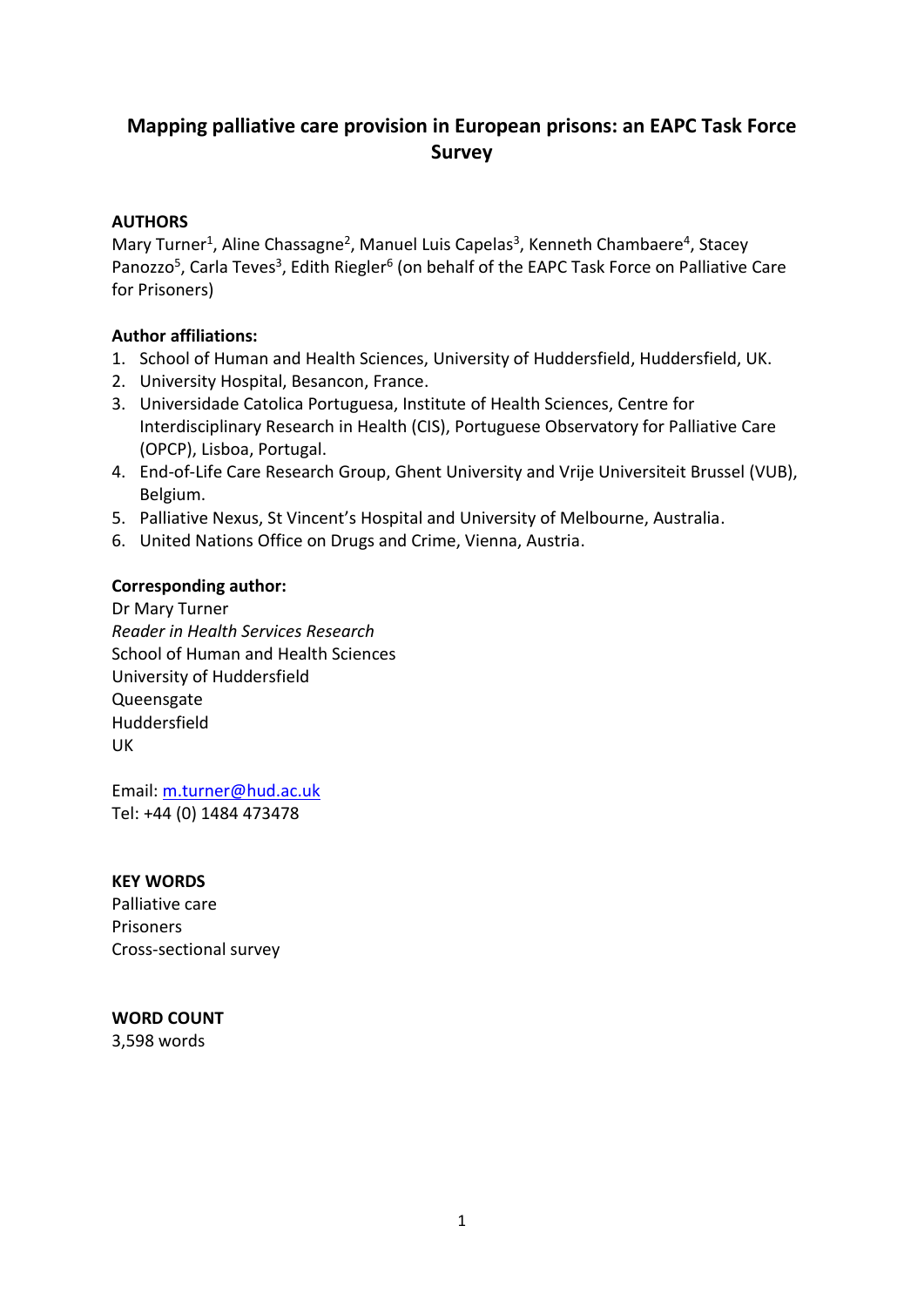### **ABSTRACT**

#### *Objectives*

Prison populations around the world are ageing and numbers are rising, leading to greater demand for palliative care for prisoners approaching the end of life. This paper reports a survey that was undertaken by the EAPC Task Force on Mapping Palliative Care Provision for Prisoners in Europe. The Task Force was established to begin to address the gap in research knowledge by exploring prison systems and care provision across different countries.

#### *Methods*

The survey, developed by the Task Force Steering Committee, consisted of 40 questions in six sections. It was completed through online searches; only data that were publicly available on the internet were included. Numerical data were analysed using descriptive statistics, and thematic comparisons were made of free text data.

#### *Findings*

The survey was completed for eight countries: Australia, Belgium, Czech Republic, England & Wales, France, Portugal, Scotland and Slovakia. Three main findings are reported here: healthcare and palliative care provision in prisons; deaths in custody; and compassionate release. Despite increasing numbers of older prisoners, relatively few prisons provide inpatient care, and only one country has any prisons that provide dedicated palliative care services. Early release on compassionate grounds is extremely rare in most countries.

#### *Conclusion*

For the principle of equivalence to be adhered to, facilities for sick and dying prisoners need to be improved, or many more people need to be released on compassionate grounds at the end of life. This mapping study has identified key issues in relation to palliative care in prison, and provides the basis for further international research.

# **INTRODUCTION**

Prison populations in many countries are growing, in part because of ageing populations but also because of increasingly punitive sentencing policies [1]. Consequently, the numbers of older people in prison, people approaching the end of life, and deaths from natural causes are all increasing. It is also widely acknowledged that the health profile of people in prison is poorer than that of their peers outside; long-term imprisonment causes premature ageing by about 10 years [2]. The combination of these factors means that there is increasing need for palliative and end of life care in prison; it is important to note that human rights legislation (e.g. the Mandela Rules [3]) stipulates that healthcare provided in prison should be equivalent to that provided in the community. However, prisons are designed and built to contain people (predominantly young men) in a secure environment, and often lack the facilities and resources needed by old and dying people; there are also complex ethical issues inherent in keeping frail and vulnerable people in custody. There is therefore a pressing need for research evidence to inform the provision of appropriate care for those who face the end of life in prison.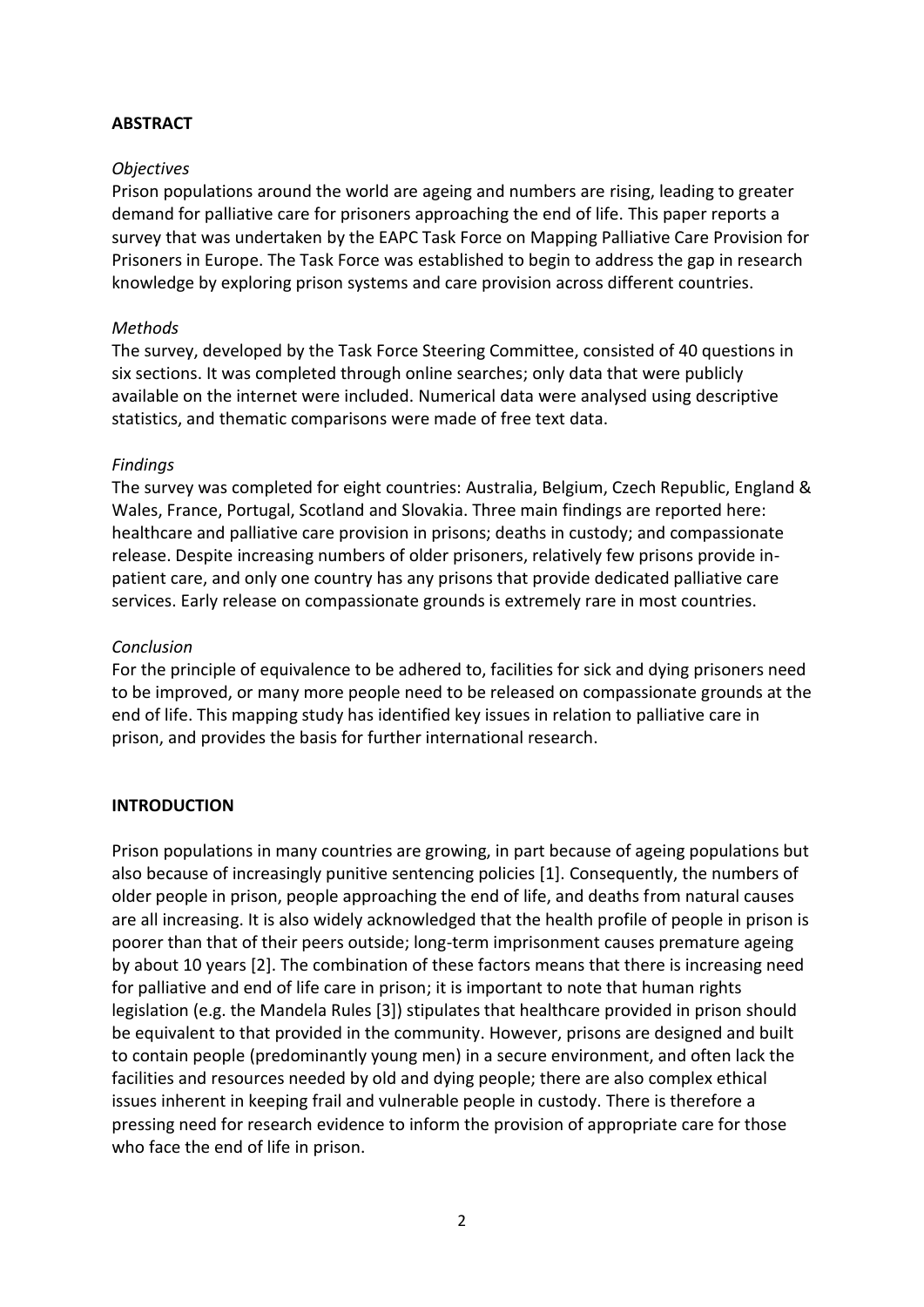Although research into palliative and end of life care in prison is starting to develop in some countries, in others there is little or no evidence, and large gaps in knowledge remain [4]. In the past decade, a few studies have been undertaken, notably in the United Kingdom [5, 6] Switzerland [7, 8] and France [9]. In broad terms, research to date has focussed on care for those in prison who require palliative care [6]; the tensions between care and custody [8, 10, 11]; human rights and ethical issues [12], and access to compassionate release [13]. However, in most of Europe there remains a lack of evidence and to date there is no international overview of palliative care provision for prisoners; it is not known for example how many countries have developed any kind of palliative care programme or specialist facilities in prisons. Much of the relevant scientific literature to date is from the United States, where both prison and healthcare systems are based on very different models of provision, making it difficult to draw useful comparisons [14]. Research urgently needs to be developed and shared across countries, in order to share best practices in relation to this important emerging issue, and to implement human-rights based, practical and pragmatic responses to the ageing prisoner crisis.

The issue of early release on compassionate grounds (ERCG) is of particular importance for prisoners approaching the end of life. Different countries have widely differing approaches to ERCG. The International Association for Hospice and Palliative Care (IAHPC) contends that people in prison who are terminally ill, as well as those who have physical or cognitive impairments that require specialist nursing care, should be considered for compassionate release so that they can be cared for in an appropriate setting in the community [15]. Although legal frameworks for ERCG are in place in some countries, research indicates that the number of people released at the end of life is actually very low [1], due to restrictive eligibility criteria, complex and lengthy application processes and the involvement of a plethora of different authorities; however, there currently exists no international overview of policies and practices related to ERCG at the end of life.

In order to begin to address these gaps in research, a Task Force was set up in May 2017 under the auspices of the European Association for Palliative Care (EAPC) to investigate palliative care for people in prison. The original focus was on countries in Europe, but a team of researchers in Australia expressed an interest in joining the project, so Australia was included. The Task Force had two main aims: first, to undertake scoping work in five countries to map the current provision of palliative care for people in prison; and second, to establish an international network of practitioners and researchers with an interest in palliative care in prisons. This paper reports the first phase of the mapping work, a survey to collect data about prisons and prison systems in each of the participating countries, and presents the findings in relation to three key themes: deaths in custody; health and palliative care provision in prisons; and compassionate release.

#### **AIMS AND OBJECTIVES OF THE SURVEY**

The aim of the survey was to provide a description of palliative care in prisons in each participating country, and to make comparisons between countries.

The objectives were: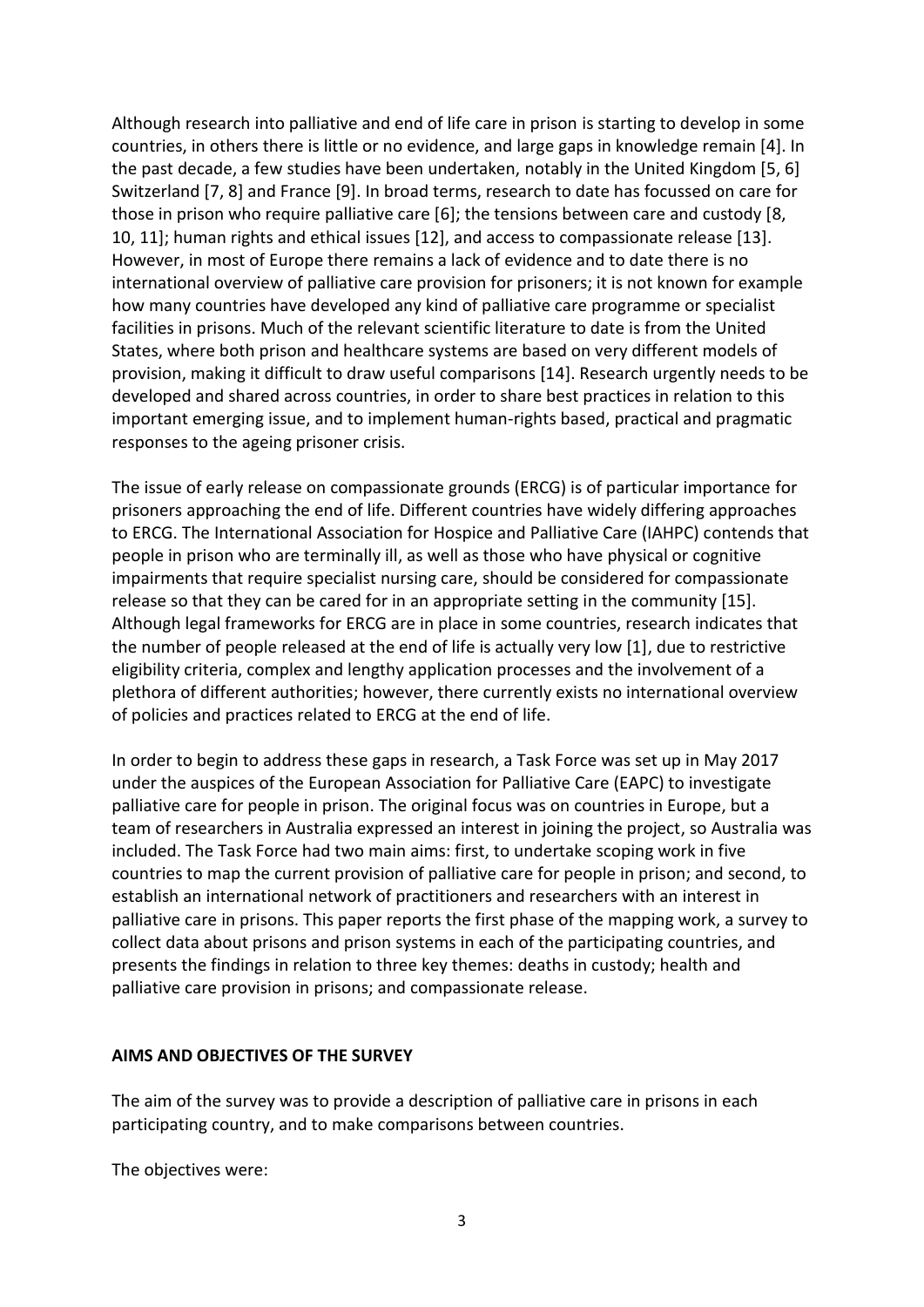- To collect information on prison populations, types and nature of prisons.
- To identify population trends and projections for the next 5-10 years.
- To identify existing healthcare and palliative care services and provision for people in prison approaching the end of life.
- To collect examples of good or innovative practice.

### **METHODS**

At the start of the project a Task Force Steering Committee was established, initially consisting of six members; as the work developed and more countries became involved, the Steering Committee was expanded to include members from each participating country. Members are from wide-ranging disciplinary backgrounds, including sociologists, health researchers, policy makers, and others. Initially it was proposed that just five countries would take part in the mapping project, as the Steering Committee had limited resources and no funding for this work. However, a pragmatic approach was taken, so other countries that had an identified lead and expressed an interest in participating were also included. Eight countries completed the survey: Australia, Belgium, Czech Republic, England & Wales, France, Portugal, Scotland and Slovakia. (Although Scotland and England & Wales are all part of the United Kingdom, they are separate countries with different prison systems, so completed separate surveys.)

#### **The survey tool**

A sub-group of Steering Committee members created a draft survey tool and circulated it to the other members for comment. Further work on the survey took place at the EAPC Congress in Bern, Switzerland, in May 2018, and the final tool was agreed in July 2018. The survey consisted of 40 questions in six sections: types and categories of prisons; prison populations; healthcare in prison; policies and practices; examples of good or innovative practice; and regulatory approvals required for further research in individual prisons (see Appendix A: Survey Tool).

# **Data collection and analysis**

Steering Committee members in each country took responsibility for collecting the data and completing the survey. Data were collected through online searches of publicly accessible sources; these included government departments of health and justice, prison administrations and prison advocacy organisations. The sources used for each question were recorded (e.g. website addresses), together with the date on which the information was accessed.

The responses from each country were collated for each question in order to facilitate analysis; each question was then analysed in turn. Numerical data were subjected to simple descriptive statistical analysis (the small number of participating countries limited the scope and depth of statistical analysis). For free text data, thematic comparisons were made between different countries as far as possible.

#### **Ethical considerations**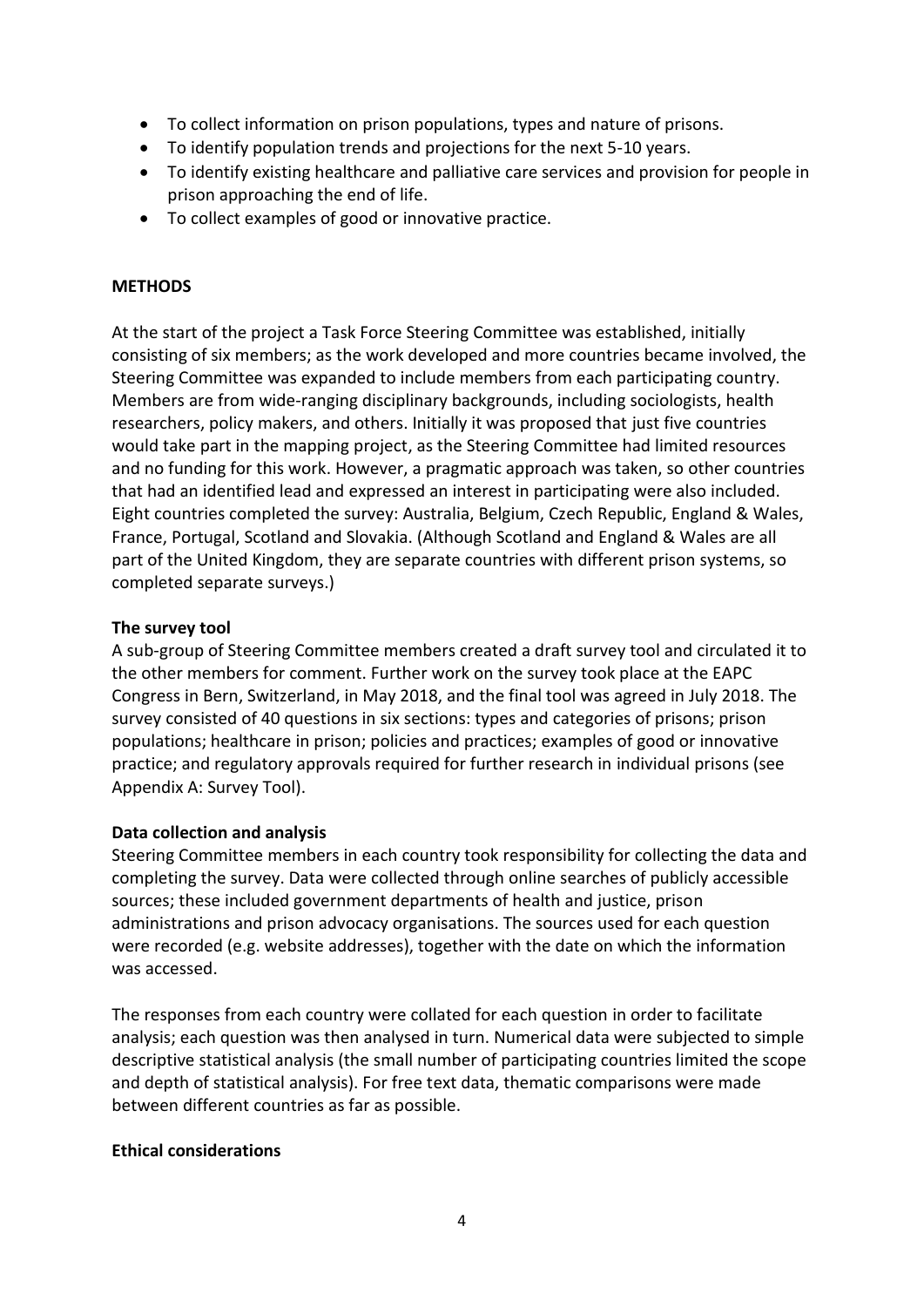The survey tool sought only information that was already in the public domain, and it was designed to be completed through internet searches. No personal data were sought or collected; therefore, ethical and governance approvals were not required.

### **FINDINGS**

The survey generated a large amount of data, reported in full elsewhere [16]. Here we present key findings related to three key themes: healthcare and palliative care provision in prisons; deaths in custody; and compassionate release. However, to provide some context for the findings we begin with a brief overview of prisons and prison populations in the participating countries.

#### **Prisons and prison populations**

The number of prisons in each country (excluding immigration detention and removal centres) ranged from 15 in Scotland to 188 in France, but data were not collected about the number of inmates in each prison, the population of each country, or any geographical factors that might impact on the number of prisons required. Although all countries reported having separate institutions for young offenders, there was no evidence of prisons specifically for older people. Prison population rates range from 88 per 100,000 of the population in Belgium to 205 in Czech Republic [17]. All countries segregate prisons by gender apart from France, where most prisons are mixed with male and female units. Males make up the vast majority of prison populations; across all eight countries females accounted for only 5.4% of all people in prison.

# **Theme 1: Healthcare and palliative care provision in prisons**

In all eight countries, funding for prison healthcare (including palliative care) is provided by the state. In most countries, the delivery of healthcare is also the responsibility of the state, although in both Australia and England & Wales a small proportion of healthcare provision is contracted out to private providers. The survey revealed that all prisons in each of the participating countries provide some sort of healthcare (mainly primary care), apart from Portugal, where only 41 of the 55 prisons have healthcare units. The survey asked specific questions about whether or not prisons have in-patient beds, and whether they provide mental health and palliative care as specialist services. Table 1 provides a summary of the responses to these questions. It is interesting to note that there are relatively few prisons with in-patient facilities; this indicates that people in most prisons who need in-patient care have to be transferred to another prison or outside hospital.

| Country        | Total no<br>of prisons | No of<br>prisons with<br>some sort of<br>healthcare | No of prisons<br>with in-patient<br><b>beds</b> | No of prisons<br>with specialist<br>mental health | No of prisons<br>with dedicated<br>palliative care |
|----------------|------------------------|-----------------------------------------------------|-------------------------------------------------|---------------------------------------------------|----------------------------------------------------|
| Australia      | 114                    | All                                                 | $8*$                                            | All                                               | None                                               |
| Belgium        | 35                     | All                                                 |                                                 | 12                                                | None                                               |
| Czech Republic | 35                     | All                                                 | $2*$                                            | All                                               | None                                               |

#### **Table 1: Types of healthcare services provided in prison**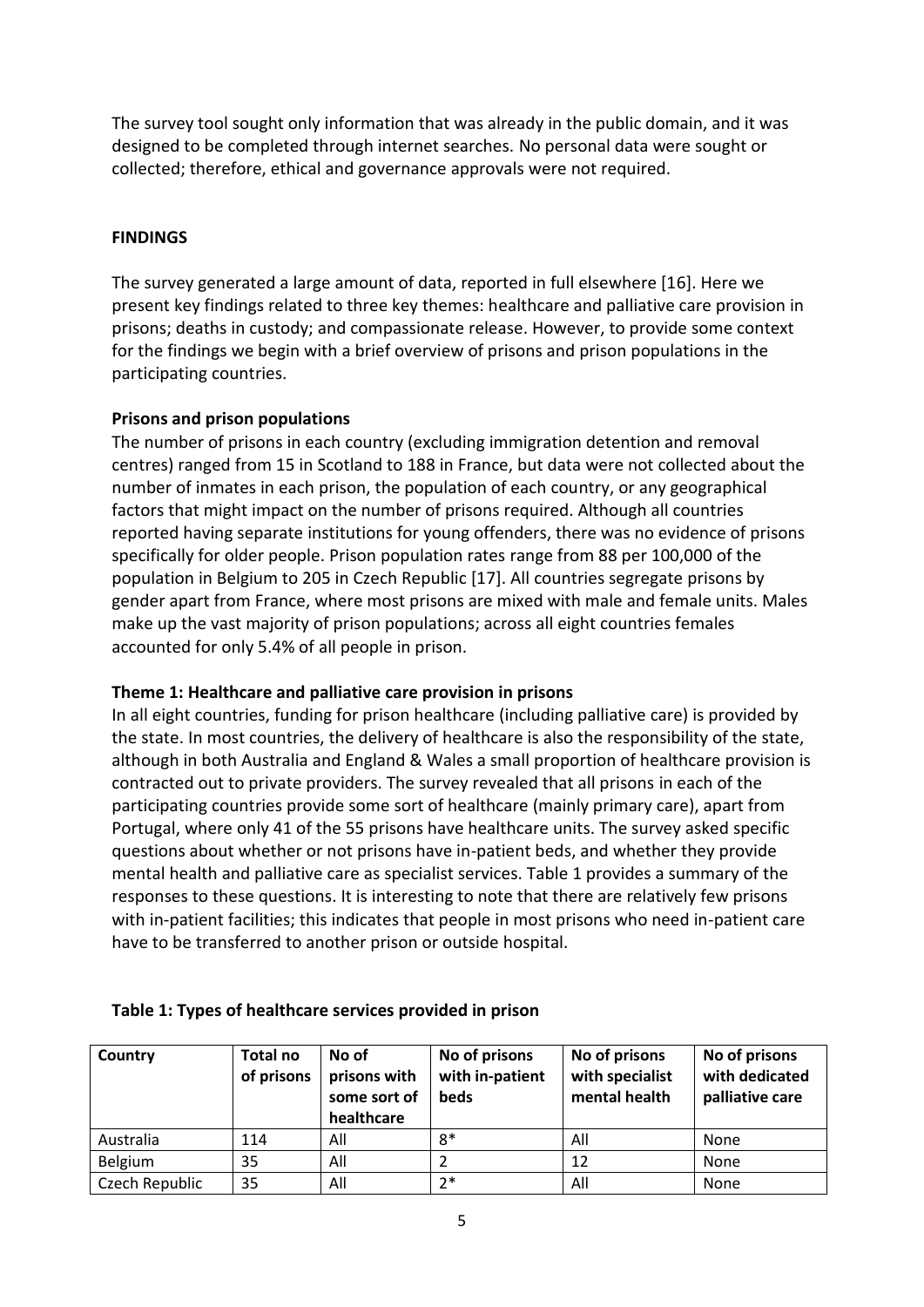| England & Wales | 119 | All | Some* | All | A few* |
|-----------------|-----|-----|-------|-----|--------|
| France          | 188 | All | 26    | All | None   |
| Portugal        | 55  | 41  |       |     | None   |
| Scotland        | 15  | All | None  | All | None   |
| Slovakia        | 18  | All |       | All | None   |

\*= exact numbers not known

Dedicated prison palliative care units were reported in only one country (England & Wales), and only in a few prisons. However, the survey also revealed evidence of recent initiatives to improve care for old and frail prisoners and those approaching the end of life: for example, some prisons in France employ 'life support workers', who go in to help prisoners with their daily needs; and in Scotland, a national project has been initiated to support the implementation of palliative and end of life care standards in all prisons, funded by Macmillan Cancer Support, a national charity.

#### **Theme 2: Deaths in custody**

In order to ascertain the need for palliative care in prisons, the survey asked about the numbers of deaths from natural causes (e.g. heart disease, cancer, respiratory disease) and non-natural causes (suicides and homicides) in the last year for which figures were available. Table 2 summarises these data from seven countries (no recent data were found for Portugal).

| Country         | No of deaths | Year           | No of natural<br>cause deaths | No of non-natural<br>cause deaths |
|-----------------|--------------|----------------|-------------------------------|-----------------------------------|
|                 |              |                |                               |                                   |
| Australia       | 74           | 2016-17        | 45                            | 29                                |
| Belgium         | 44           | 2017           | 31                            | 13                                |
| Czech Rep.      | 34           | 2017           | 24                            | 10                                |
| England & Wales | 310          | 2017-18        | 173                           | 137                               |
| France          | 168          | 2016           | 62                            | 104                               |
| Scotland        | 26           | 2018 (Jan-Oct) | 9                             | 17                                |
| Slovakia        | 15           | 2018 (Jan-Nov) | 11                            | 4                                 |

#### **Table 2: Deaths from natural and non-natural causes**

The timeframes for reporting deaths differ between countries, making comparisons difficult. However, it is notable that the number of natural causes deaths in England & Wales is almost three times higher than the next highest, France.

In three countries there was some evidence of trends in the numbers of deaths in prison. Australia reported a small but steady increase in deaths over 10 years from 0.11 per 100 prisoners in 2005-06 to 0.17 per 100 prisoners in 2014-15. By contrast, both France and Czech Republic reported a small decrease in the overall number of deaths over recent years (10 years in France, 5 years in Czech Republic). In all three countries these trends included deaths from non-natural causes, so the number of natural cause deaths is unclear. However, the survey also collected data about prison population trends and projections (Table 3), which provides clear evidence of increasing older prisoner populations in Australia, Czech Republic, England & Wales and France; it is likely that such increases in the numbers of older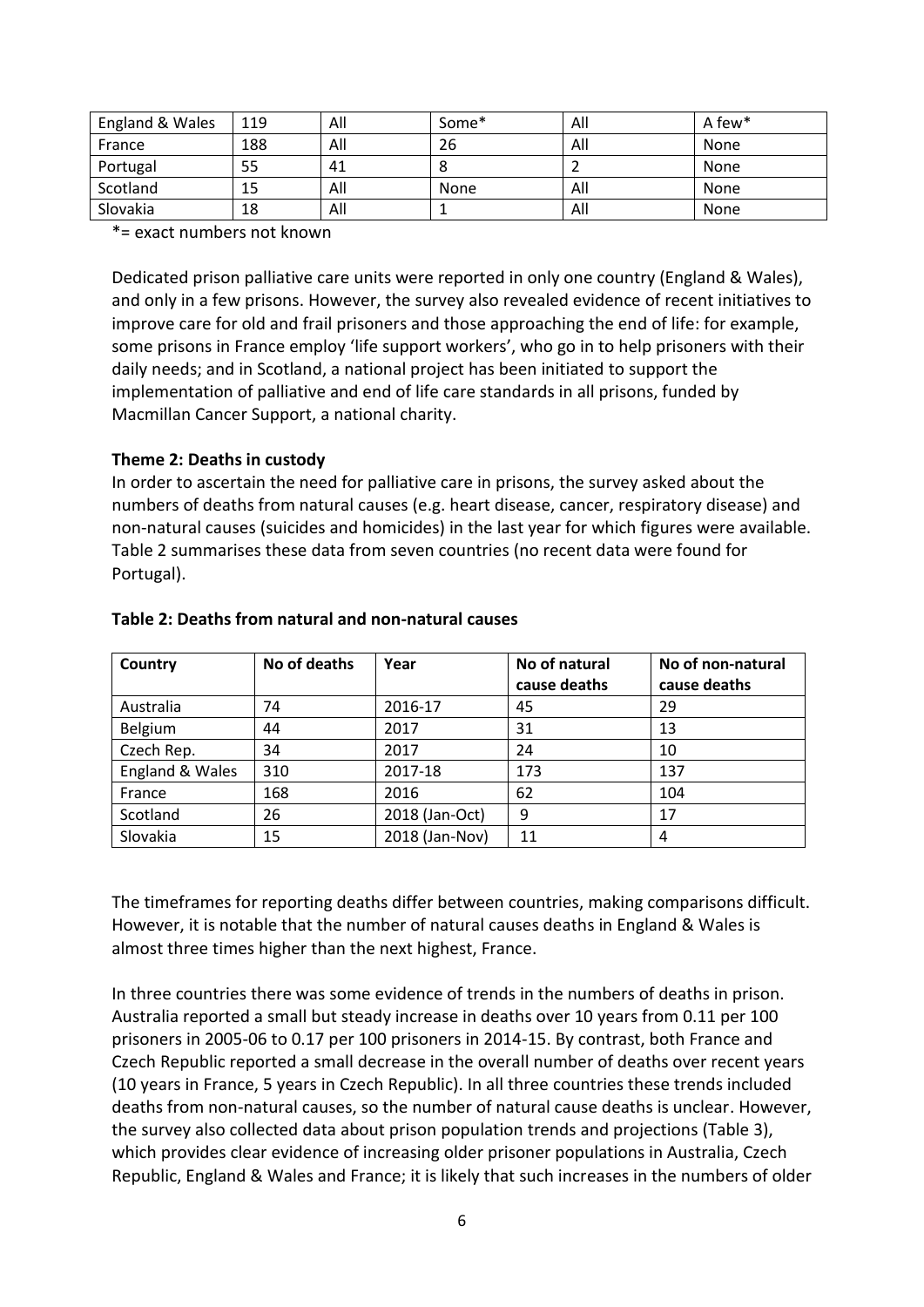people in prison will result in greater numbers of deaths in custody from natural causes in these countries.

| Country            | <b>Prison population trends</b>                                                                                                                                                                                                     | <b>Prison population projections</b>                                                                                                                                                                                                                                                                                                                                                                 |
|--------------------|-------------------------------------------------------------------------------------------------------------------------------------------------------------------------------------------------------------------------------------|------------------------------------------------------------------------------------------------------------------------------------------------------------------------------------------------------------------------------------------------------------------------------------------------------------------------------------------------------------------------------------------------------|
| Australia          | Increasing older prisoner population:<br>Age 50 and over up by 84% from<br>2,400 in 2005 to 4,400 in 2015<br>Age 65 and over up by 170% from<br>$\overline{a}$<br>312 in 2005 to 842 in 2015.                                       | No data available                                                                                                                                                                                                                                                                                                                                                                                    |
| Belgium            | Slight downward trend in total prison<br>population since 2013.                                                                                                                                                                     | No data available                                                                                                                                                                                                                                                                                                                                                                                    |
| Czech Republic     | Age under 18 numbers decreasing<br>Age 25-45 numbers fluctuating (up<br>from 12,853 in 2015 to 13,891 in<br>2016, and down to 13,567 in 2017<br>Age 50-60 up from 1,283 in 2013 to<br>2,233 in 2017<br>Age 65+ up by 120 since 2013 | In 2015 the projected growth in total<br>population was to 21,740 by 2024;<br>however, by 2018 the total population had<br>already reached 21,804.                                                                                                                                                                                                                                                   |
| England &<br>Wales | Increasing older prisoner population:<br>Age 50 and over up from 7% in 2002<br>$\overline{a}$<br>to 16% in 2018.                                                                                                                    | Total population projected to increase<br>$\blacksquare$<br>from 83,165 in August 2018 to 86,400<br>by March 2023.<br>Age 50-59 projected to decrease from<br>8,607 in June 2018 to 8,500 by June<br>2023.<br>Age 60-69 projected to rise from 3,328<br>$\overline{\phantom{a}}$<br>in June 2018 to 3,600 in June 2023<br>Age 70+ projected to rise from 1,681 in<br>June 2018 to 2,000 by June 2023 |
| France             | Increasing older prisoner population:<br>Age 50 and over up over the past 30<br>years from 4.5% in 1980 to 11.8% in<br>2014.                                                                                                        | High projection: 76,254 by 2025<br>Low projection: 67,137 by 2025<br>(Current: 70,710)                                                                                                                                                                                                                                                                                                               |
| Portugal           | No data available                                                                                                                                                                                                                   | No data available                                                                                                                                                                                                                                                                                                                                                                                    |
| Scotland           | The trend appears to be stable.                                                                                                                                                                                                     | Current projections to 2022-23 suggest the<br>population will remain stable.                                                                                                                                                                                                                                                                                                                         |
| Slovakia           | Increase in the number of women (no<br>information about age)                                                                                                                                                                       | No data available                                                                                                                                                                                                                                                                                                                                                                                    |

# **Table 3: Prison population trends and projections**

# **Theme 3: Compassionate release**

All countries apart from Portugal and Slovakia reported some sort of legislation or policy relating to ERCG. Where available, compassionate release policies shared some common features, such as needing to consider the nature of the offence(s), the risk of reoffending and the suitability of the non-custodial setting if released. The data also revealed different approaches in relation to whether the release is temporary or permanent. For example, in France the goal is to allow prisoners to obtain optimal treatment under better conditions (i.e. in hospital) and, in the case of terminal illness, to die outside of the prison environment. This means that the majority of people in prison in France are transferred to hospital at the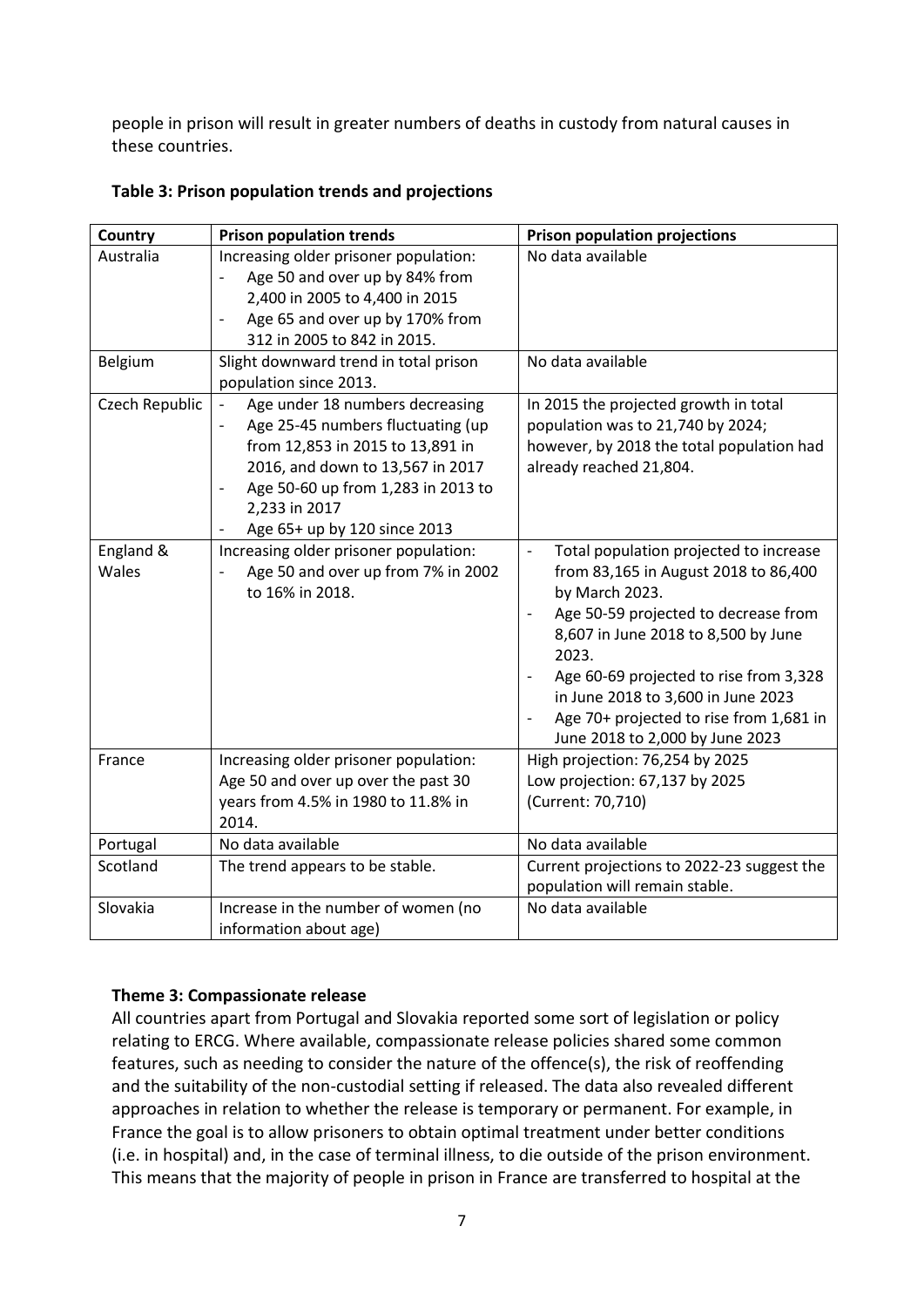end of life. However, rather than release, this is a suspension of their sentence, which means that if they recover they will be returned to prison to serve the remainder of their sentence.

The survey also sought information on the number of requests for compassionate release, and how many of them were granted. Data on compassionate release requests could only be found in three countries; these results are shown in Table 4. It is notable that apart from in France, (where, as explained above, transfer to hospital is achieved through a suspension of the sentence), the numbers of people in prison who are released on compassionate grounds at the end of life is very small.

| Country  | <b>Number of applications for</b><br>compassionate release | <b>Number of applications granted</b> |
|----------|------------------------------------------------------------|---------------------------------------|
| Czech    | 747 prisoners or their kin applied for                     | 2 were pardoned; 118 had their        |
| Republic | a pardon/clemency in 2017.                                 | sentence suspended for health reasons |
| France   | 296 requests made between 2002-<br>2012                    | 253 were granted (85%)                |
| Scotland | 5 applications received during 2017                        | 2 released                            |

#### **Table 4: Requests for compassionate release**

#### **DISCUSSION**

This international mapping project has brought together, for the first time, information about palliative care for people in prisons across seven different European countries and Australia, enabling valuable comparisons and insights to be drawn.

In recent years, palliative care services have been developing in many countries [17, 18]; however, this study provides evidence that there is very little palliative or end of life care currently provided in prisons, and that even the provision of general healthcare in prisons is limited. Although some form of healthcare provision is evident in most or all prisons in each country, the proportion of prisons with in-patient services is small, and it is not known whether and where 24-hour care is provided. There is clear evidence that prison populations are rising across the world [19], and that in many countries the proportion of prisoners (particularly those over the age of 50) with life-limiting conditions, poor health and frailty is also rising, leading to increasing demand for palliative care [6, 10]. The COVID-19 pandemic has also had a disproportionate impact on prisoners, placing further strain on prison healthcare services; one study from the US showed that the COVID-19 case rate for people in prison was 5.5 time higher than that of the rest of the population, and the death rate was also higher [20]. However, our survey shows that there is so far little evidence to be found in the way of specific palliative care provision for people in prison, even in welldeveloped and relatively wealthy countries where palliative care services for the rest of the population are now well established.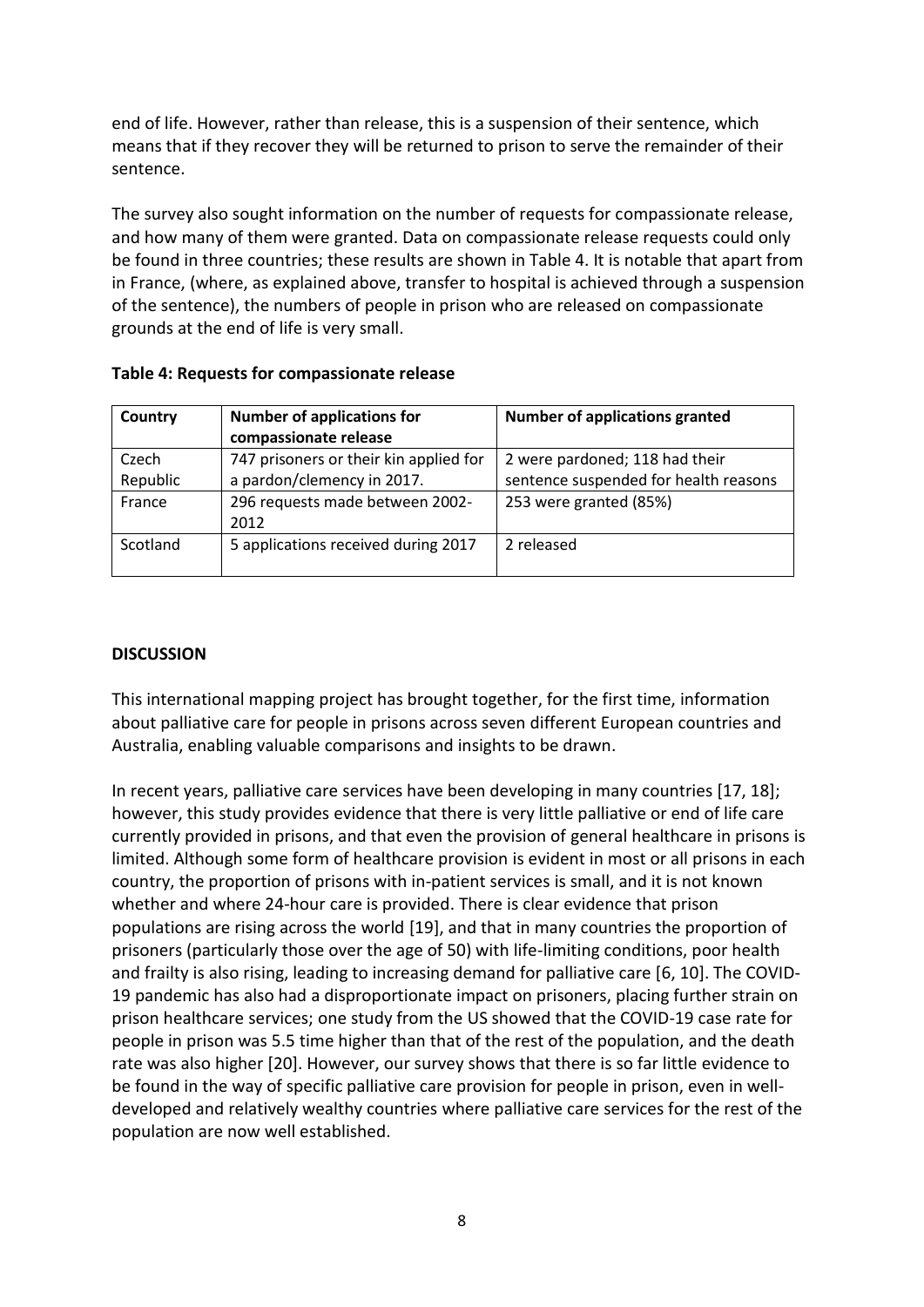One particularly concerning finding from our survey is that there are no prisons specifically for older people. Prison systems in all the participating countries recognise that young offenders have particular needs and vulnerabilities, so segregate them from the wider prison population and provide specialist services for them. Many older prisoners are also vulnerable, and have multiple and complex health and social care needs, but our survey found no evidence of specialist provision for this age group. There is some anecdotal evidence from England & Wales of separate units within prisons that have been designated specifically for older people, but these appear to be few and far between and have arisen 'ad hoc' in response to the older prisoner crisis, rather than as part of a strategic response; the level of health and social care they provide is not known. Most older people therefore are housed in mixed accommodation with younger prisoners, in establishments where there may not be suitable facilities and sufficient resources for people with age-related conditions such as frailty, dementia or chronic illness. Prisons in the main were originally designed to hold young men, who have very different needs; the recent rise in the older prisoner population thus presents prison services across Europe and beyond with major challenges in providing appropriate healthcare and palliative care for those in need, especially their older populations.

The study also highlights very different approaches to early release on compassionate grounds in different countries. Only two of the eight participating countries used any form of ERCG frequently, and in both a temporary suspension of the sentence is granted, rather than a permanent release, so if the person recovers they will be recalled to prison. In the other countries it is not used at all or is extremely rare. This is in part because the eligibility criteria for ERCG are often very restrictive; in some countries there is an age threshold, or those serving life sentences are barred from applying; in other countries the person has to be medically assessed as being very close to death before an application can be considered, which often means they die before the application can be processed. There are also bureaucratic hurdles to be overcome; in some countries it must be the person themselves who applies, rather than a relative or case worker, which is difficult or impossible for the very frail or those with cognitive impairments.

The alternative to ERCG, if prisons are to ensure that the principle of equivalence is followed [3], is to provide palliative care 'in house' in prisons. Prisons and prison systems around the world, that have been established for punishment, incapacitation, deterrence and rehabilitation, are not well-suited to providing compassionate care at the end of life, despite the best intentions of some individuals, and it can be argued that prison can never be a suitable place for people to die. Nevertheless, in England & Wales, designated palliative care units have been developed in a small number of prisons. Typically, they consist of larger cells with sufficient space for a hospital bed, hoist and other equipment, and may also provide facilities for family members who are allowed extended visits. Whilst these units clearly facilitate the provision of high-quality end of life care in prison, they raise questions about equity, because not all people who need them will have access to them. They may also deprive individuals of the opportunity for ERCG, as prison authorities may be less willing to consider this if there is a suitable palliative care unit inside the prison.

Given that in many countries the numbers of old and frail prisoners look set to continue to rise in the foreseeable future, prison services across the world urgently need to either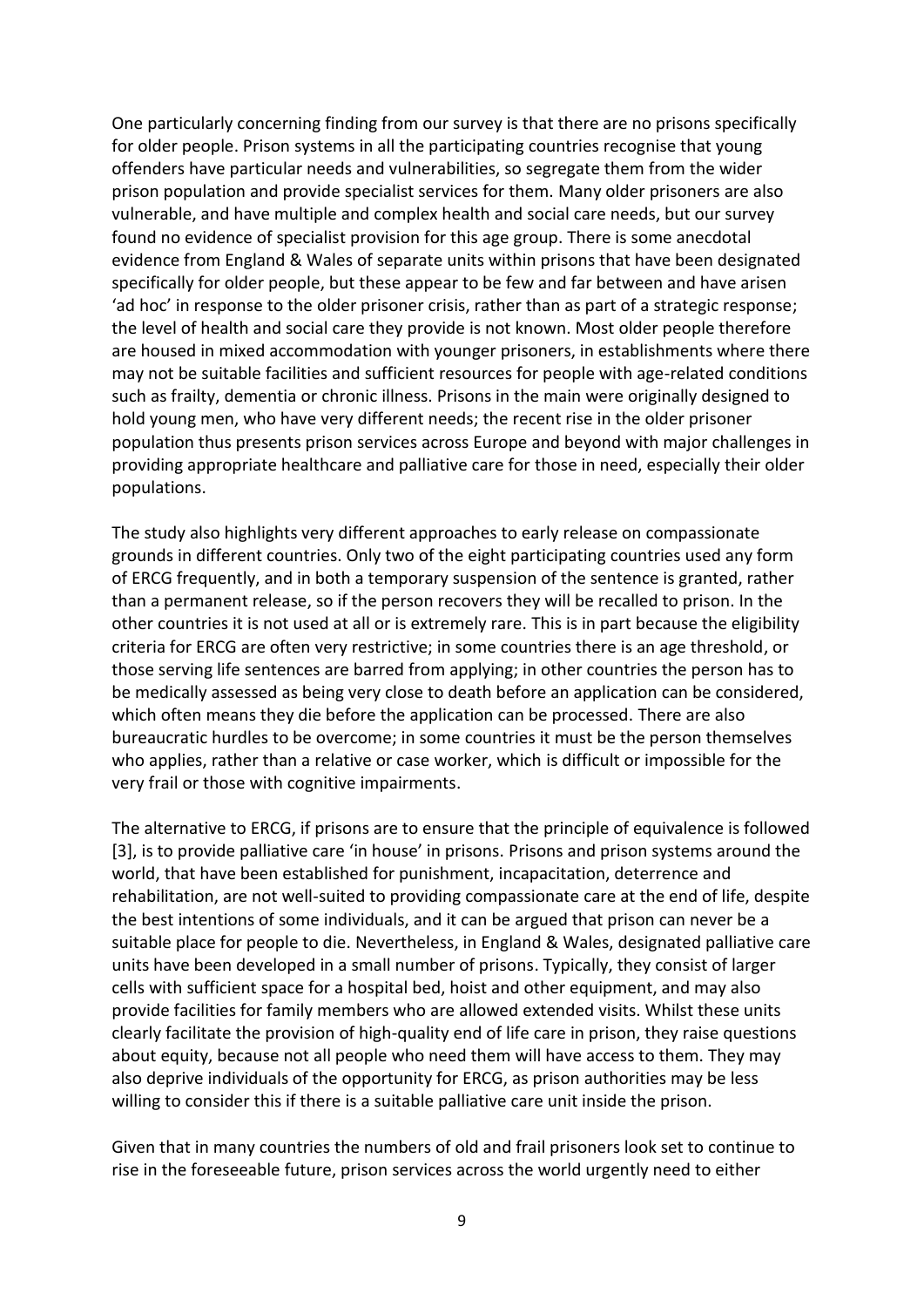provide adequate palliative care in prison or find ways to release dying prisoners so that they can receive appropriate care in the community.

#### *Limitations*

There were some limitations to this study. Due to resource constraints, only eight countries were included in the survey. The amount of data available in the public domain varied widely between countries, and the quality of some of the available data was poor. It is therefore only possible to report what could be found (although the lack of data in some areas can be seen as an important finding in itself). There is also no reliable evidence about the numbers of prisoners in need of palliative care. We found some data about annual numbers of deaths from natural causes, but the number of people in prison with serious life-limiting conditions is probably considerable.

#### *Recommendations*

The study points to a number of recommendations. First, there is a clear need for national and international policies and strategies concerning palliative and end of life care in prison. Options other than custodial sentences (including ERCG) should be considered where appropriate, and where it is not possible to release prisoners at the end of life, policies need to be developed about how best to provide appropriate care in the prison setting, in order to ensure more equitable treatment and care. Second, the resources to care for dying prisoners need to be provided, and staff should receive adequate training and support to enable them to deliver high quality palliative and end of life care. There is further scope for sharing ideas and good practice initiatives for different countries, so it is important to use existing networks and develop new networks to this end. Finally, further research is needed, both national studies where little or no evidence exists, and international studies to explore comparisons; such research needs to include the experiences of key stakeholders. There is also a need to develop appropriate interventions for prisoners with palliative care and end of life care needs, and evaluate the effectiveness and cost effectiveness of these.

# **CONCLUSION**

This study has provided valuable data for the first stage of the EAPC Task Force on palliative care for prisoners mapping project. It has also shown where there are gaps in data, gaps that in some areas make it difficult to draw comparisons between countries. The numbers of older prisoners are rising in several of the countries that took part in the survey, and these numbers are expected to continue to increase rapidly in the near future. Burgeoning older prisoner populations lead to increased health and social care needs in prison and rising numbers of deaths in custody. The challenges this poses for prison services across Europe and beyond are placing increasing strain on staff and environments, and are unsustainable in the long term.

Failure to provide equivalent care for prisoners approaching the end of life is a violation of human rights principles, so urgently needs to be addressed. There is also an urgent need for further research, using a range of methods, to gather robust evidence in individual countries so that appropriate interventions can be developed and evaluated, and so that comparisons can be made between countries that would allow for the sharing of good practice. The next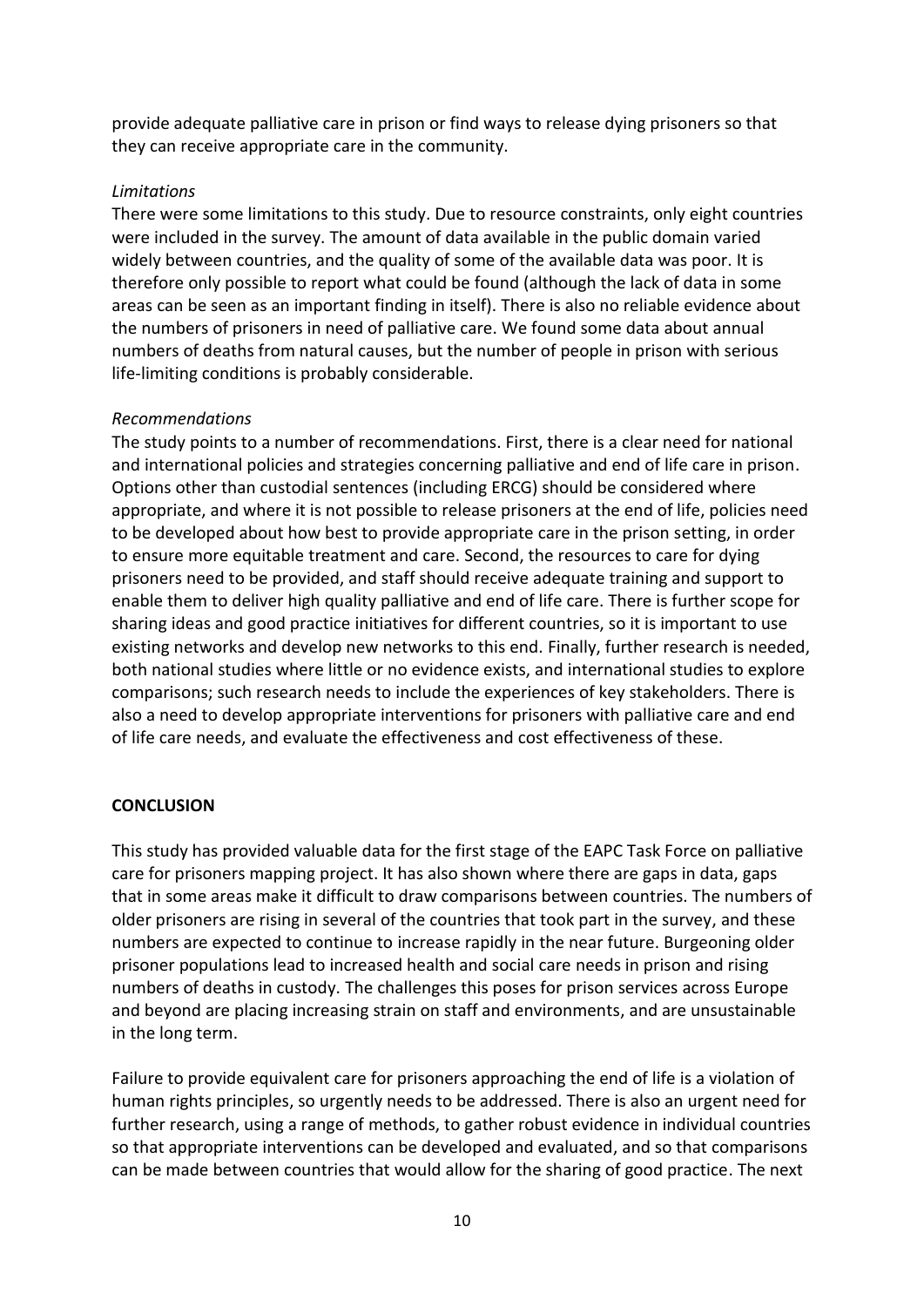part of the Task Force mapping work will focus on specific prisons in selected countries in order to begin to collect this much-need evidence.

# **CONTRIBUTORSHIP STATEMENT**

MT and AC planned the work that is reported here; MT, AC, MLC, KC, SP and CT conducted the study. All authors contributed to the reporting of the study, and MT took responsibility for the overall content of this paper.

# **ACKNOWLEDGEMENTS**

The authors would like to thank the EAPC for its continued support of this work in hosting meetings at EAPC Congresses and publicising the work of the Task Force on its website. We also thank the members of the Task Force Steering Committee for their involvement in and support of this project. We are particularly grateful to Gail Allan, Juliana Bindasova, Olga Bindasova and Steven Vanderstichelen for their help with data collection in Scotland, Czech Republic, Slovakia and Belgium respectively.

# **REFERENCES**

- 1. Handtke, V., Bretschneider, W., Elger, B. & Wangmo, T. (2017). The collision of care and punishment: Ageing prisoners' views on compassionate release. *Punishment & Society*  19(1); 5-22.
- 2. Hayes, A.J., Burns, A., Turnbull, P., Shaw, J.J. (2012). The health and social care needs of older male prisoners. *International Journal of Geriatric Psychiatry.* <https://doi.org/10.1002.gps.3761>
- 3. United Nations General Assembly. (2015). United Nations Standard Minimum Rules for the Treatment of Prisoners (The Nelson Mandela Rules). Available from: <https://undocs.org/A/RES/70/175> Accessed 24 July 2020.
- 4. Stone, K., Papadopoulos, I. & Kelly, D. (2012). Establishing hospice care for prison populations: An integrative review assessing the UK and USA perspective. *Palliative Medicine* 26(8); 969-978.
- 5. Turner, M., Payne, S. & Barbarachild, Z. (2011). Care or custody? An evaluation of palliative care in prisons in North West England. *Palliative Medicine* 25(4); 370-377.
- 6. Turner, M., Peacock, M., Payne, S., Fletcher, A. & Froggatt, K. (2018). Ageing and dying in the contemporary neoliberal prison system: Exploring the 'double burden' for older prisoners. *Social Science & Medicine* 212; 161-167.
- 7. Handtke, V. & Wangmo, T. (2014). Ageing prisoners' views on death and dying: Contemplating end-of-life in prison. *Journal of Bioethical Inquiry* 11(3); 373-386.
- 8. Marti, I., Hostettler, U. & Richter, M. (2017). End of life in high-security prisons in Switzerland: Overlapping and blurring of "care" and "custody" as institutional logics. *Journal of Correctional Health Care* 23(1); 32-42.
- 9. Pazart, L., Godard-Marceau, A., Chassagne, A., Vivot-Pugin, A., Cretin, E., Amzallag, E., & Aubry, R. (2018). Prevalence and characteristics of prisoners requiring end-of-life care: A prospective national survey. *Palliative Medicine* 32(1); 6-16.